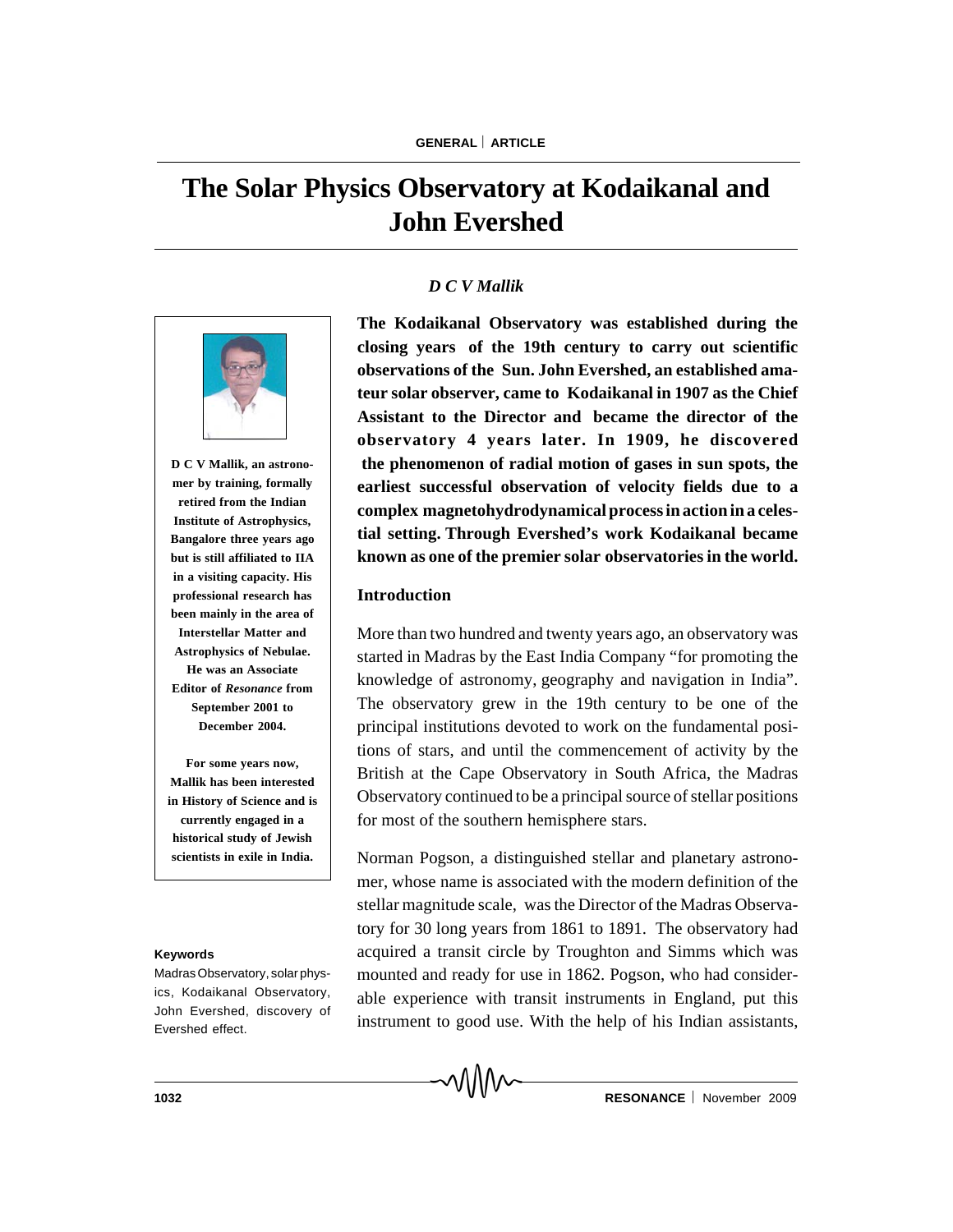Pogson measured accurate positions of about 50,000 stars for the next 25 years. In addition to his routine work, Pogson used an 8-inch Cooke equatorial to observe asteroids and variable stars. He discovered quite a few new objects.

Apart from his own accomplishments in astronomy, Pogson's years in Madras are remembered for another important reason – two total eclipses and one annular eclipse of the Sun were visible from India during the period, to all three of which Pogson led teams from his observatory taking an active part in the events. The first one of these, a total eclipse on August 18, 1868, excited an enormous interest amongst European astronomers and preparations for its observation were made in England and France for many months preceding the event. Teams of professional astronomers from both countries arrived in India and established their camps at Guntoor, on the central line of the eclipse. The Madras Observatory astronomers had their camp further east at Masulipatam and Vunpurthy, in the territory ruled by the Nizam of Hyderabad.

This eclipse is of great historical significance as it was the first time that spectroscopes were used during an eclipse event. Spectroscopy of the flash spectrum led to the discovery of a new line close to the  $D<sub>2</sub>$  line of sodium, which could not be assigned to any known chemical element and in turn, led to the discovery of a new element, named Helium after the Sun. During the same eclipse, observations of the hydrogen Balmer lines in the spectra of the prominences established their gaseous nature.

Historically, the eclipse of 1868 marks the beginning of solar physics. Janssen and Lockyer made effective use of the spectrograph to show that 'red prominences could at any time be examined, without waiting for an eclipse at all'. During the annular eclipse of 1872, Pogson found the bright chromospheric spectrum flash out for a short duration on the formation and again at the breaking up of the annulus. This is the first observation on record of viewing the flash spectrum at an annular eclipse.

# **Establishment of a Solar Physics Observatory**

In 1879, a committee was appointed by the British Government, consisting of the leading astronomers in Britain to consider and advise on the methods of carrying on observations in solar physics. One of the tasks of the Solar Physics Committee (hereafter SPC) was to reduce the solar photographs which were being taken daily since 1878 with a photoheliograph in Dehra Dun. The Government of India had supported the work in the belief that a study of the Sun would help in the prediction of the monsoons, their success and failure, the latter often leading to famines that caused such a havoc. SPC also suggested to the Surveyor-General, Government of India 'that photographs of the Sun should be taken frequently in order that India might assist towards securing a permanent record of the number and magnitude of the sun's spots and other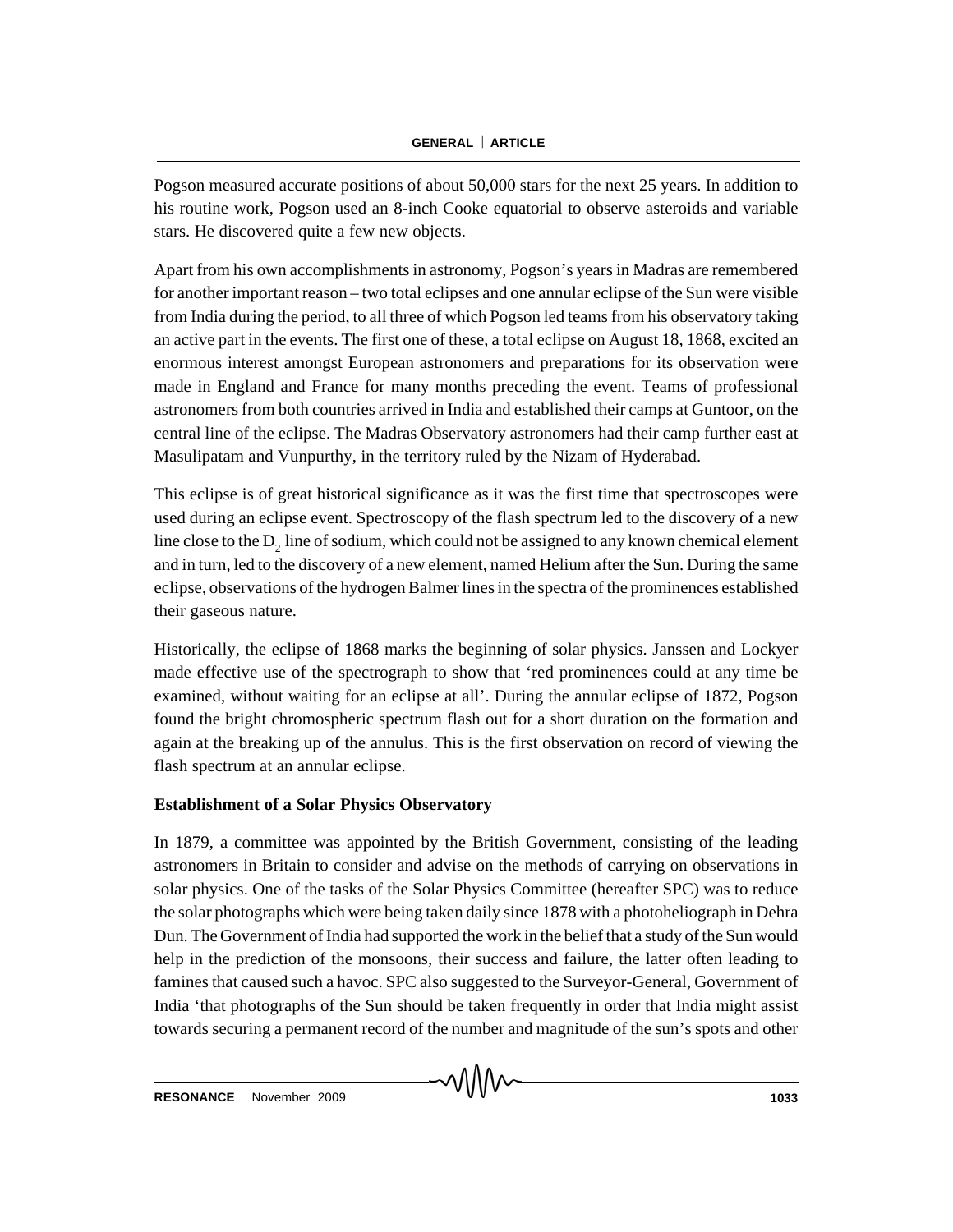# *Figure 1. A view of the Kodaikanal Observatory,1905.*

changes in the solar surface'. SPC was aware that the number of sunshine hours in India was far greater than anywhere in the British Isles. At a later date SPC added that special spectroscopic observations should also be undertaken in India.



In 1885, The Royal Society, London, constituted an Indian Observatories Committee with the Astronomer Royal in chair, which was entrusted with the task of coordinating the work of Madras and Bombay Observatories and of advising the Secretary of State for India regarding the administration of these observatories. The suggestions of the Solar Physics Committee on regular observations of the Sun and the thinking of the Indian Observatories Committee on the future orientation of activities of the Madras Observatory converged to pave the way for the creation of a new observatory in the hills of South India. After the death of Norman Pogson on June 23, 1891, a series of initiatives were taken that eventually led to the establishment of the Solar Physics Observatory in Kodaikanal. Officially, the observatory started work on April 1, 1899. All major astronomical equipment and the library were shifted from Madras to Kodaikanal and new instruments for specific observations of the Sun were ordered.

John Evershed joined Kodaikanal Observatory as the Chief Assistant to the Director on January 21, 1907. The then Director, Michie Smith, went on long leave soon after. Evershed had to take charge of the observatory almost as soon as he arrived. On Michie Smith's retirement in 1911, Evershed became the Director and he remained in Kodaikanal till 1923. The sixteen years that John Evershed spent at Kodaikanal are remembered today as the Golden Period of the Kodaikanal Observatory.

# **John Evershed (1864–1956)**

John Evershed was born at Gomshall in Surrey on February 26, 1864. Evershed's interest in astronomy began rather early. When he was six, his imagination was stirred by looking at a magazine picture of German shells falling in the streets of Paris in 1868, during which Janssen, the French astronomer, escaped by balloon from the besieged city to watch the total eclipse of the Sun. When he was only 11, there was a partial eclipse of the Sun, visible from Surrey, and boy Evershed ran almost all the way from Gomshall to the neighbouring Shere to watch the eclipse through a telescope belonging to a doctor. Evershed was educated at a preparatory

៱៱៲៶៱៷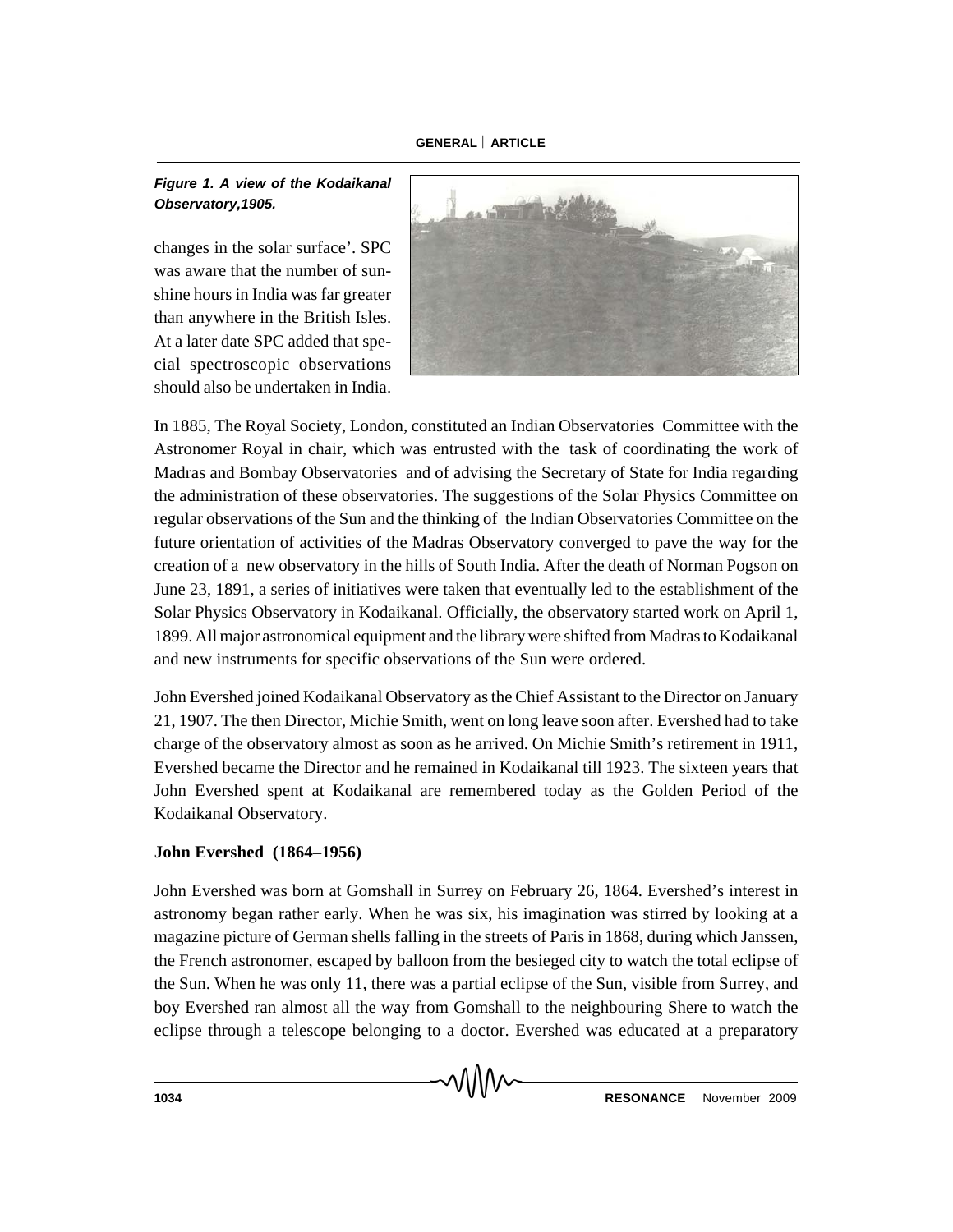school at Brighton. He then went to a school at Croydon. In 1877, at the age of 13, he constructed a telescope with some odd lenses and watched Mars, which was near opposition then, with the telescope, but through a plate glass window sitting inside a room, as he was told that the nightair was harmful for children. No wonder he became a solar astronomer!

Evershed's eldest brother, Sydney Evershed, was a student at the School of Mines in London and was good with his hands. Sydney had notable scientific attainments later – he had invented an electrical apparatus, built electrical measuring instruments for the Navy and carried out research in magnetism. Evershed's early training in building instruments and at workshop practice were received from his brother. He built his first spectroscope with a tiny prism of 1 cm aperture given to him by Sydney and a pair of lenses from a disused opera glass. He was able to see the Fraunhofer spectrum of the Sun quite satisfactorily, even the fine structure of the sodium lines, but the instrument was hopeless for viewing prominence spectra. Evershed was deeply influenced by the publications of Sir Norman Lockyer in *Nature* which he read with great interest. He built a spectroscope in the same design as Lockyer's with a train of prisms and with this attached to a 3-inch telescope he obtained beautiful views of the prominences. Evershed was trained as a chemical engineer and took up jobs as an industrial chemist in various manufacturing concerns. Outside of his work, he was an avid amateur astronomer and viewing the Sun and solar prominences was his real passion.

In 1890, Evershed set up a private observatory in Kenley, Surrey, and with the spectroscope he had designed, and his 3-inch telescope, he started a long series of observations of prominences and recorded their distribution in heliographic latitude and their variation with the cycle of sun spots. In the spring of 1891, George Ellery Hale in Chicago invented the spectroheliograph. Using the spectroheliograph and a 12-inch telescope, Hale was soon able to see the chromospheric reversals in the Ca II H and K lines. Evershed had his own way of photographing prominences in the H-beta line of hydrogen. With this technique of monochromatic photography, he was getting solar images showing the brilliant flocculi around sun spots. When he learnt about Hale's new machine, he abandoned the idea of working in the hydrogen line and transferred his attention to the Ca II K line that Hale was using.

Through some correspondence in the journal *Knowledge*, Evershed got to know Arthur Cowper Ranyard, a barrister by profession but with a deep interest in astronomy, who was the editor of *Knowledge*. Ranyard knew Hale personally. When Hale visited England in 1894, Ranyard introduced Evershed to Hale. This was the beginning of a long friendship between the two ace solar astronomers of the time, which lasted till Hale's death in 1938. Ranyard died in 1894 and left Evershed with his 18-inch reflecting telescope and a small spectroheliograph. Evershed found problems with Ranyard's machine. He mounted the 18-inch telescope at Kenley, and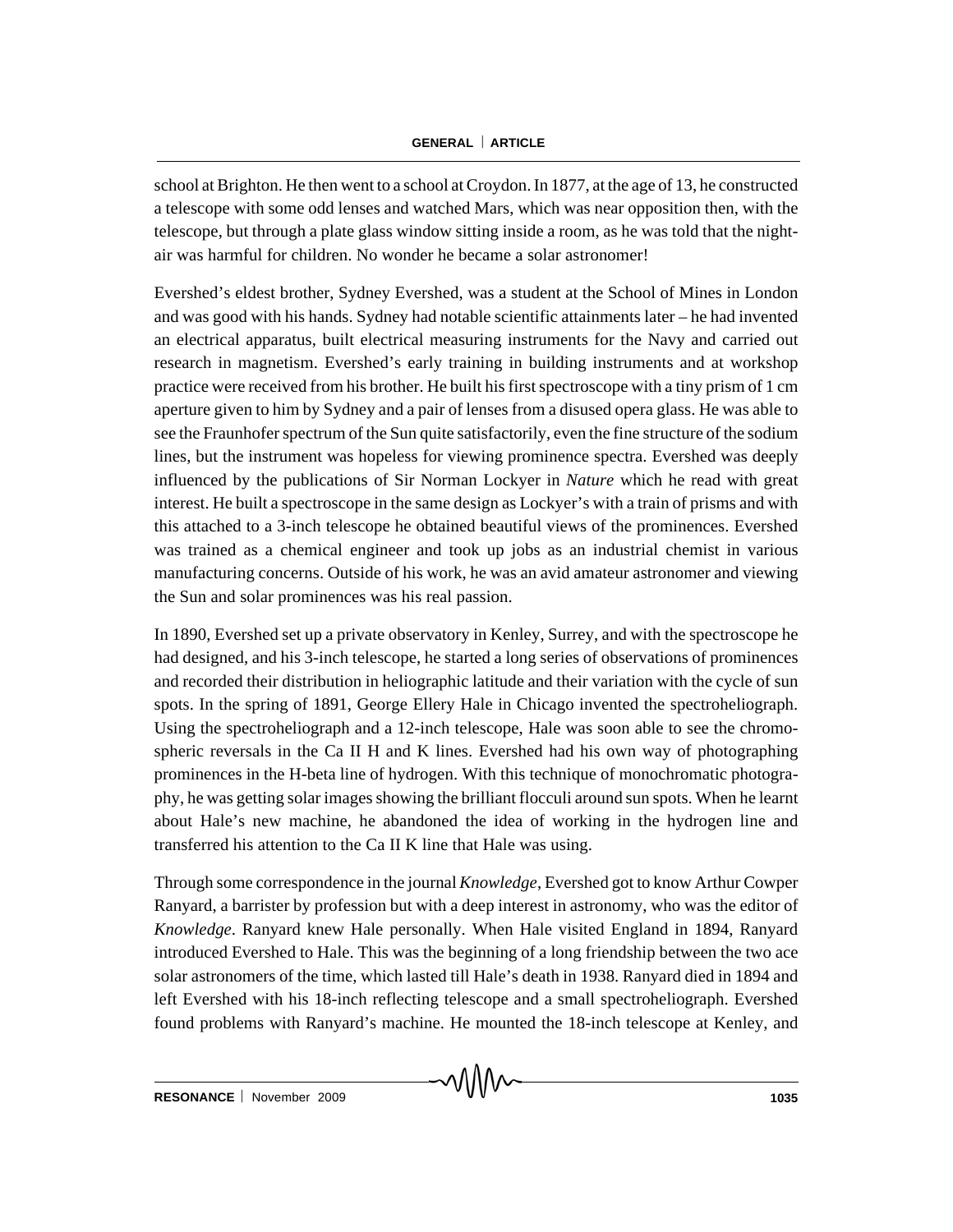designed a spectroheliograph of his own using large direct vision prisms, which had none of the problems of Ranyard's machine. Hale is supposed to have remarked that Evershed was the only other person besides himself to have (independently) built a spectroheliograph.

Evershed's first visit to India was in connection with the eclipse of January 22, 1898. He obtained excellent flash spectra and caught the emission continuum at the head of the Balmer series (shortward of 3646 Å) extending to the ultraviolet end of the plate. He realised this was the counterpart of the continuous absorption spectrum seen by William Huggins in stars with strong hydrogen absorption lines. At a later solar eclipse in Algeria in 1900, he repeated the same experiment and again saw the continuum emission. His results definitively proved that the flash spectrum and the Fraunhofer spectrum were of the same origin, the flash spectrum representing the higher and more diffused portion of the gases which, under normal circumstances, produced the Fraunhofer spectrum by absorption of the underlying continuum. At all eclipses, Evershed carried his own home-made instruments, prismatic spectroscopes with a long focal length camera, where only the optical parts were procured from specialised manufacturers.

The results of Evershed's eclipse expeditions attracted the attention of the great spectroscopist Sir William Huggins who was then the President of The Royal Society. So, in 1904, when the Government of India sanctioned the appointment of an European Assistant to Michie Smith, Director of the Kodaikanal Obsrvatory, Huggins strongly recommended John Evershed for the position. When Evershed received the offer, he was a bit depressed at the prospect of having to close down his private observatory in Kenley. He also had to make sure that his fiancée would not mind going to India. He was engaged to be married to Mary Ackworth Orr, a young and sprightly amateur astronomer and a member of the British Astronomical Association, who he had first met at the eclipse expedition of August 9, 1896 in Norway. Their common interest in astronomy had drawn them close to each other. In September 1906, John and Mary got married and they left for India soon after.

On the advice of Professor Turner of Oxford, the Eversheds decided to take the longer route to India via America and Japan. Turner gave Evershed introductions to the leading American astronomers of the day, Pickering in Harvard, Frost at Yerkes and Barnard and Campbell at Lick. Evershed's main aim, of course, was to spend a month with Hale at Mt Wilson. The Eversheds arrived in Pasadena on October 18 planning to spend a full month with Hale. However, owing to some mis-communication Hale was away at the time. But the couple had a wonderful and scientifically fruitful time organised by Hale's main solar collaborator Ellerman and the staff of Mt Wilson. Evershed was deeply impressed by the instruments, and the method of work at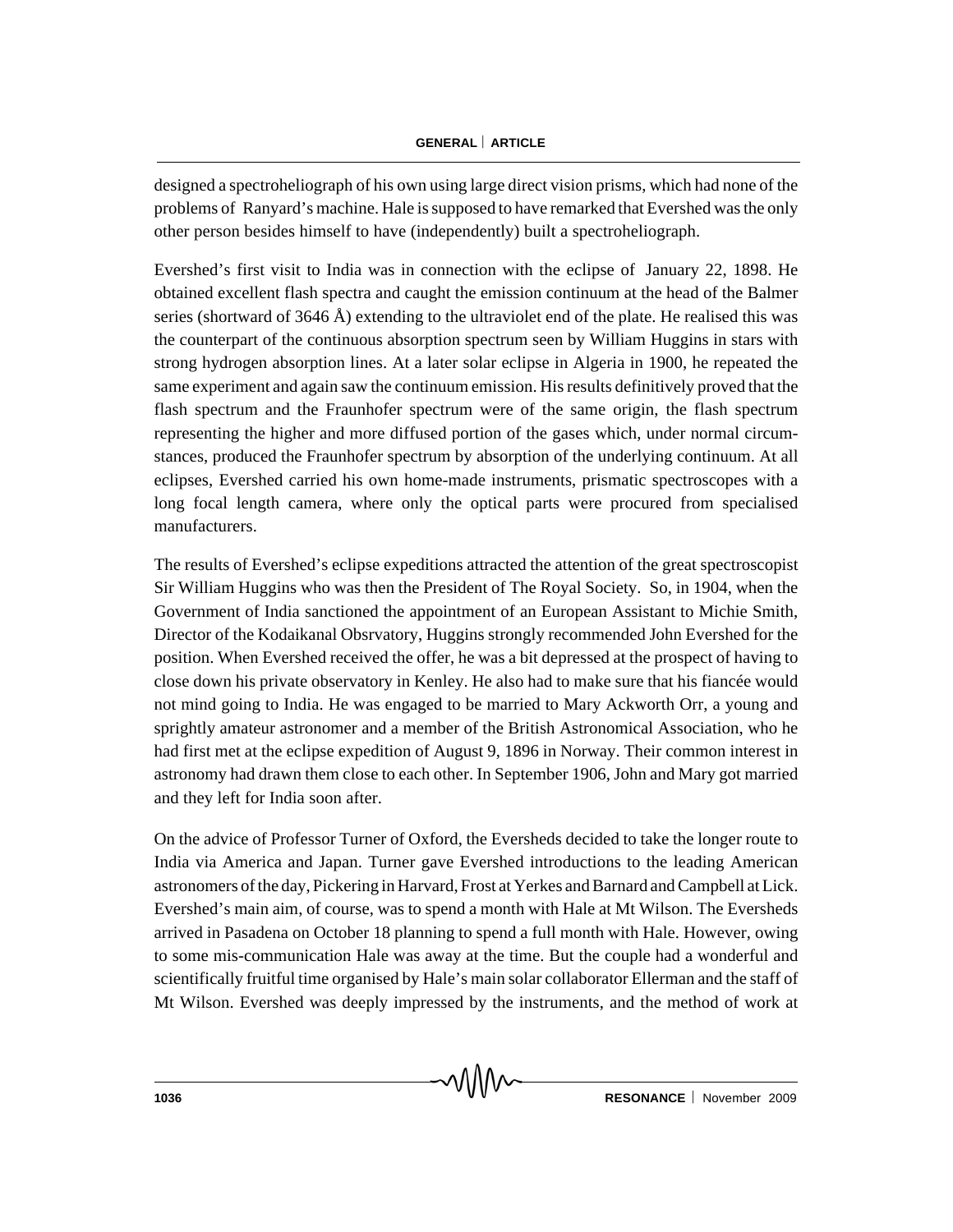Mt Wilson. On January 21, 1907 the Eversheds reached Kodaikanal. This was his first professional appointment as an astronomer.

# **Evershed in Kodaikanal: Discovery of the Evershed Effect**

The principal thrust of the work at Kodaikanal was solar spectroscopy. In 1902, a Cacium-K spectroheliograph had been ordered from the Cambridge Scientific Instrument Company and it had arrived in Kodaikanal in 1904. Evershed got his hands dirty as soon as he arrived in Kodaikanal. With his expertise and experience he was soon able to put the Cambridge Spectroheliograph into fully efficient operation. He also started working on an auxiliary spectroheliograph to obtain pictures of the Sun in H-alpha.

 Evershed's chief work in the initial years in Kodaikanal was on the spectra of sun spots. He used the high dispersion spectrographs at the observatory (there were two of them) to systematically study the spectra of spots whenever the weather was favourable. In the early morning of January 5, 1909, on a day when the atmosphere was exceptionally steady and the sky transparency was excellent after some heavy thunderstorm activity, Evershed found two large spots and obtained their spectra. As he says, 'the spectra revealed a curious twist in the lines crossing the spots which I at once thought must indicate a rotation of gases, as required by Hale's recent discovery of strong magnetic fields in spots, but it soon turned out from spectra taken with the slit placed at different angles across a spot that the displacement of the lines, if attributed to motion, could only be due to a radial accelerating motion outward from the centre to the umbra. Later photographs of the Calcium H and K lines and the H-alpha line revealed a contrary or inward motion at the higher levels represented by these lines.' This was the first time

line displacements in the penumbral region were seen indicating an outward radial flow of gases in the spots. None of the previous spectroscopic studies had revealed the dynamics of the flow of gases in the spots. Two days later, Evershed obtained more spectra which confirmed the discovery.

*Figure 2. Evershed at work with the spectroheliograph at Kodaikanal.*

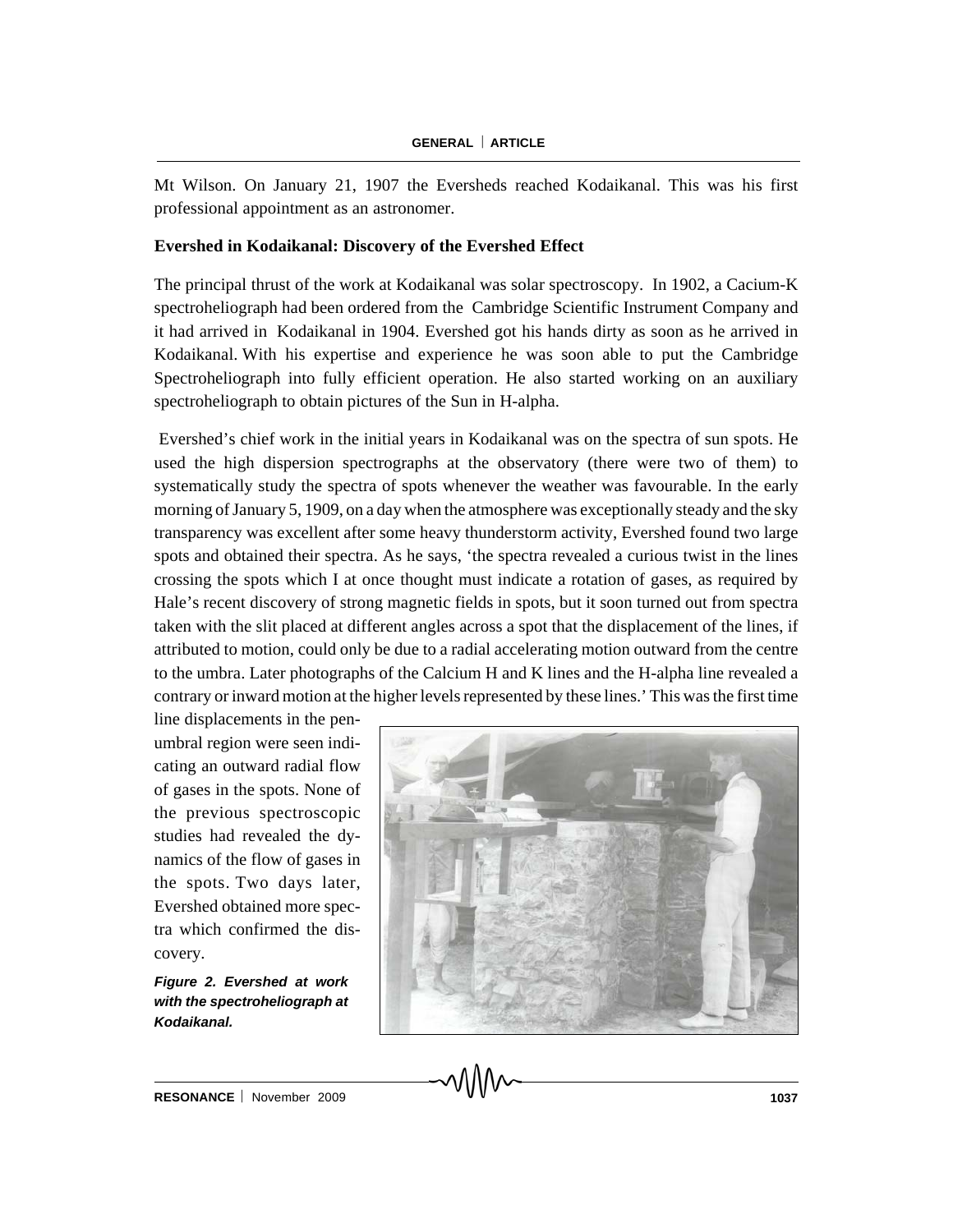# *Figure 3. Solar spectra recorded by Evershed, January 5, 1909 at Kodaikanal.*

Earlier studies had concentrated on spots near the central meridian of the Sun. Evershed was the first to observe spots at various positions, up to 50 degrees, on either side of the central meridian. He found that the line displacements were more pronounced in the penumbral regions of the spots which are closer to the



limb of the Sun. This established that the flow of the gases was radially outward parallel to the surface of the Sun. The Evershed effect was discovered.

In 1911, Evershed put into operation a second spectroheliograph as an auxiliary to the Cambridge instrument utilising its perfect movement and using a grating and special arrangements for getting photographs of the solar disk in H-alpha. As red-sensitive plates became available, he started obtaining daily spectroheliograms in H-alpha along with the same in the Ca II K line.

In 1913, the Eversheds visited Kashmir on three months' leave and found the observing conditions in the Kashmir Valley excellent for solar work. He wrote, 'The Valley of Kashmir is a level plain containing a river and much wet cultivation of rice. It is 5,000 ft above sea level and is completely surrounded by high mountains. Under these conditions the solar definition is extremely good at all times of the day, and unlike most high level stations it is best near noon and in hot summer weather.' He established a temporary observatory near Srinagar in 1915–16 obtaining very high-quality photographs of prominences and sun spots. This experience of Evershed was later extended to various locations including one on an ocean liner in tropical